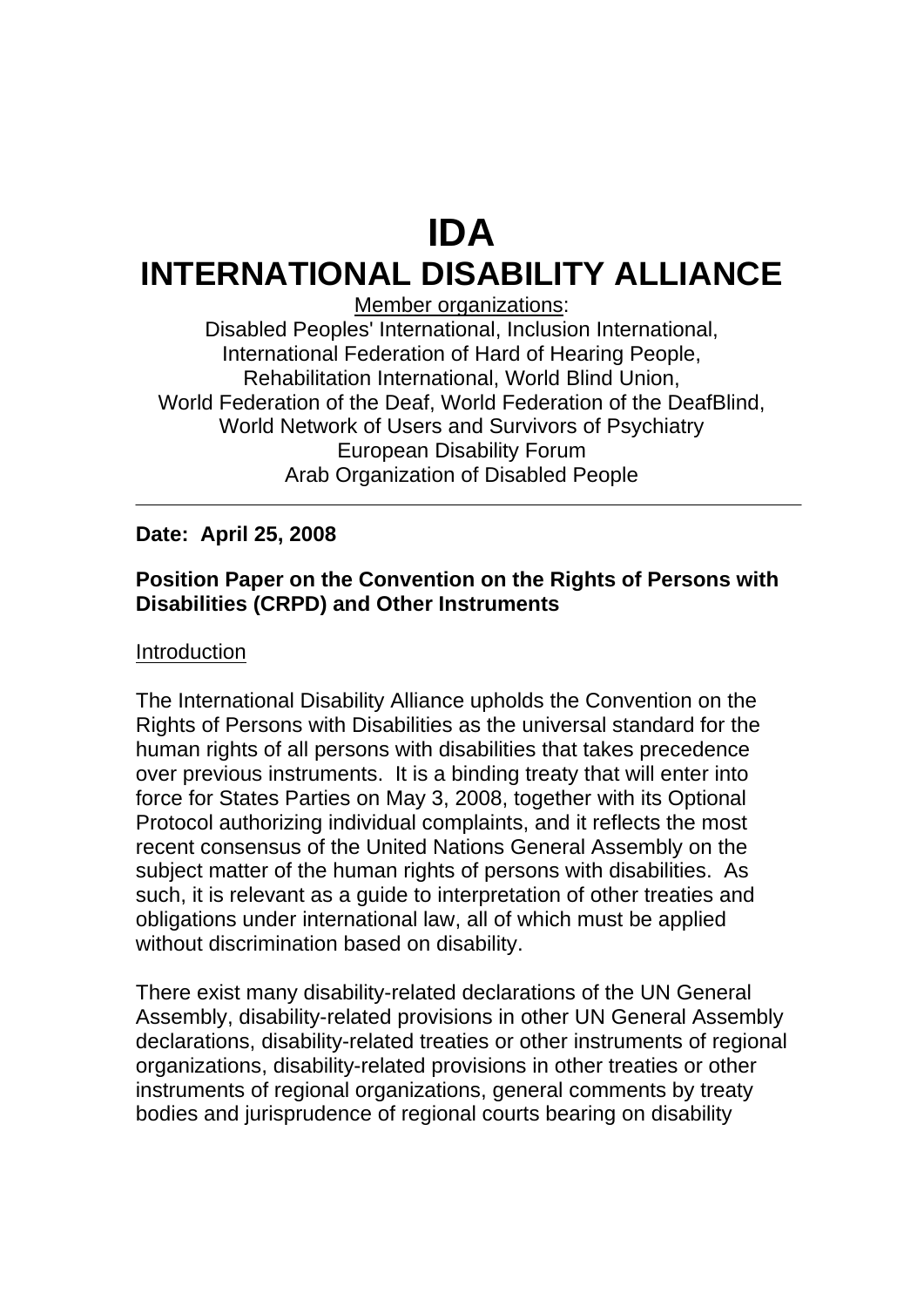issues. The provisions in these standard-setting documents demonstrate an evolution of the norms that have now found legal expression in the Convention on the Rights of Persons with Disabilities. In some cases, this evolution has benefited from the leadership of persons with disabilities to reject derogatory language and limitations on the exercise of rights that reflected the level of public awareness at the time earlier instruments were drafted. The Convention on the Rights of Persons with Disabilities represents a shift in the understanding of disability from a medical to a social model that recognizes the limitations created by a disability not as a problem of the person but rather a problem of barriers in society.

The United Nations Secretariat for the Convention on the Rights of Persons with Disabilities has called attention to criticisms of one earlier document, the "Principles for the Protection of Persons with Mental Illness and for the Improvement of Mental Health Care," and noted that the Convention now supersedes the earlier standards to the extent of any conflict. In this paper, we aim to provide guidance on particular areas in which the Convention supersedes earlier standards contained in that document as well as others. It is a preliminary exploration and is not intended to be exhaustive.

# Equal exercise of human rights

The principle of non-discrimination in the exercise and enjoyment of human rights is fundamental, and applies to all persons with disabilities.

The UN Declaration of Principles for the Protection of Persons with Mental Illness and for the Improvement of Mental Health Care contains a general limitations clause that qualifies the exercise of all rights by persons labeled with mental illness, including rights guaranteed under the International Covenant on Civil Political Rights and the International Covenant on Economic, Social and Cultural Rights, the Convention Against Torture and other universally applicable human rights instruments. This is superseded by CRPD Article 4, in which governments "undertake to ensure and promote the full realization of all human rights and fundamental freedoms for all persons with disabilities without discrimination", and is best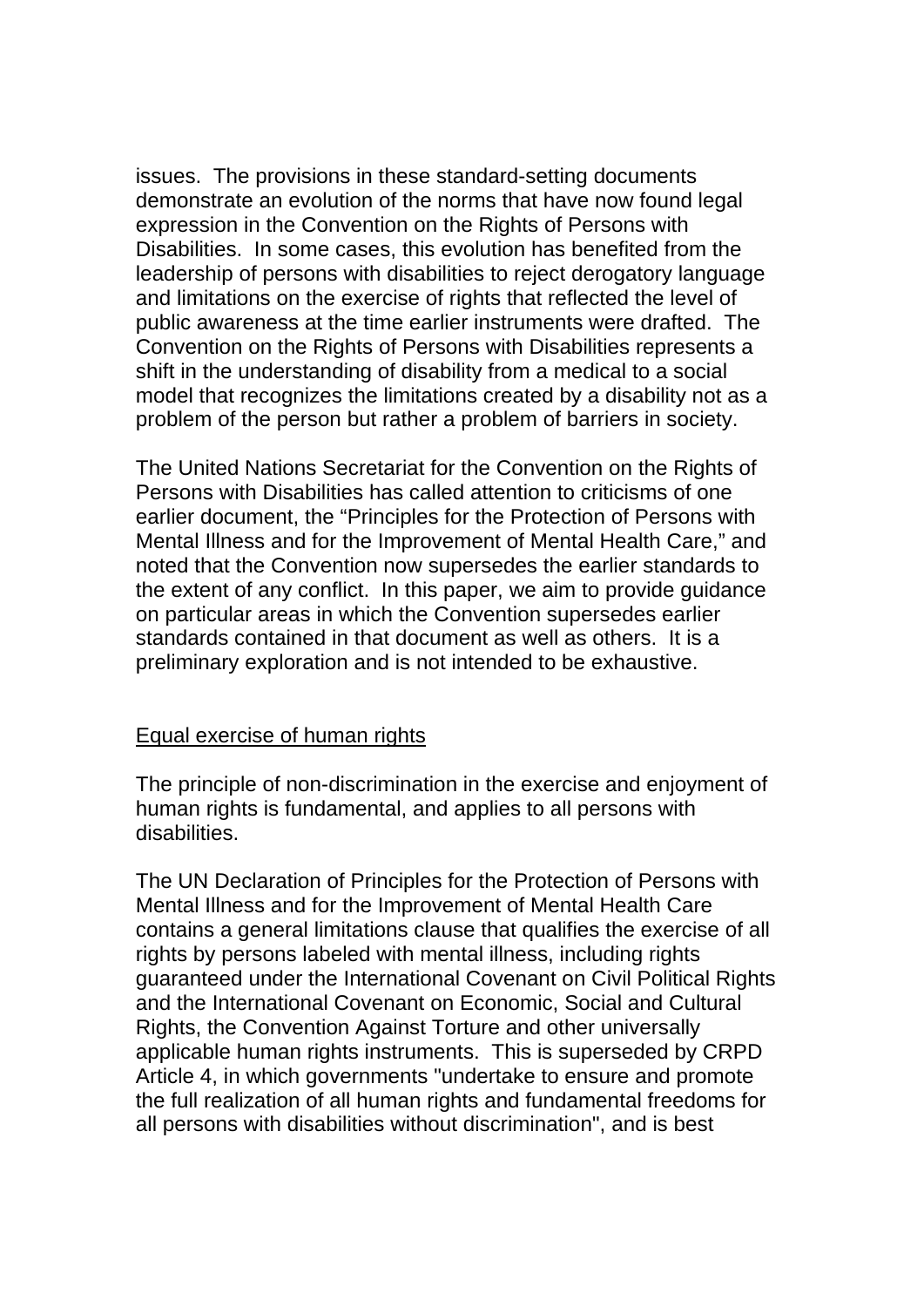understood as being void ab initio since it cannot be reconciled with general principles of non-discrimination and the universality of human rights.

# Legal Capacity

Legal capacity is an inherent right that is fundamental to the dignity of persons with disabilities and the exercise and enjoyment of all other rights. Legal measures such as interdiction and guardianship that prevent persons with disabilities from acting on their own behalf must be replaced by provision of support that does not have the power to override a person's will but facilitates the exercise of autonomy, as provided by CRPD Article 12.

The Inter-American Convention on the Elimination of All Forms of Discrimination against Persons with Disabilities states that determinations of incapacity do not constitute discrimination. This is inconsistent with CRPD Article 12, which requires states parties to recognize that persons with disabilities "enjoy legal capacity on an equal basis with others, in all aspects of life."

The UN Declaration of Principles for the Protection of Persons with Mental Illness and for the Improvement of Mental Health Care states that it is permissible to deprive an individual of legal capacity by reason of mental illness, and authorize a personal representative to make decisions in his or her place. This is superseded by CRPD Article 12, which furthermore requires governments to provide access to support in exercising legal capacity and establish safeguards to prevent abuse of such measures, in particular to ensure respect for the rights, will and preferences of the person.

The UN Standard Minimum Rules on the Treatment of Prisoners states that persons found to be "insane" should not be held in prison, but removed to a mental institution. To the extent this refers to insanity as a defense to imputability of a criminal offense, it is superseded by CRPD Article 12, which requires the recognition of legal capacity in all aspects of life, and is not limited to civil matters. (In doing away with the insanity defense, it is important to simultaneously abolish the death penalty and other harsh measures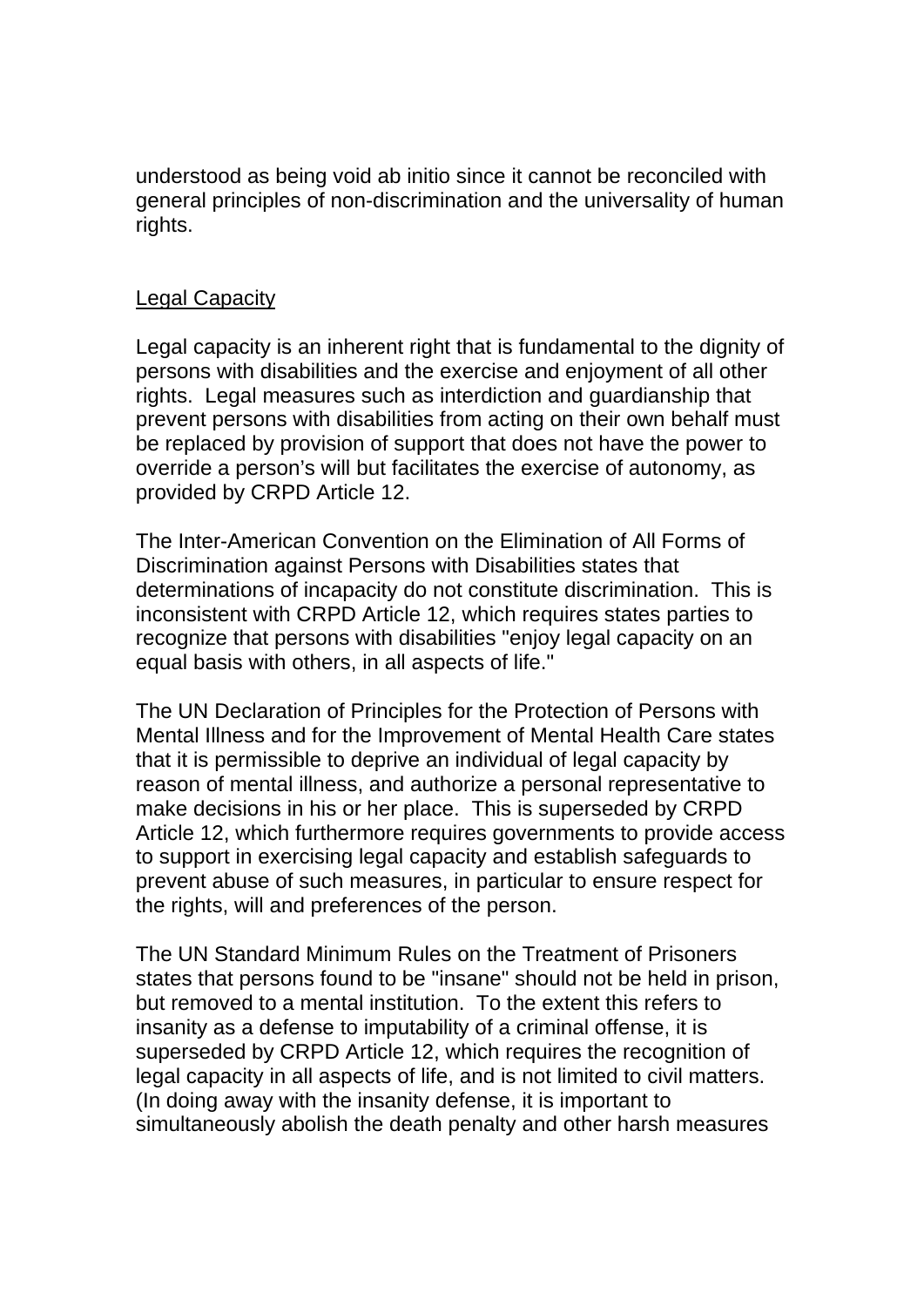that have traditionally been avoided by means of this defense, at least by some defendants). The provision on removing persons found to be "insane" to a mental institution is also superseded by Articles 14 and 19, which do not permit compulsory institutionalization based on disability.

# Liberty

Liberty is a fundamental right that must be recognized and enforced without discrimination. When separate standards or procedures are used to deprive people with disabilities of their liberty (such as compulsory institutionalization or hospitalization) this violates the equal enjoyment of human rights. CRPD Articles 3, 14, 19 and 25 are relevant.

The European Convention on Human Rights states in Article 5.1(e) that "unsound mind" is a permissible ground for deprivation of liberty. This is inconsistent with CRPD Article 14, which requires states parties to ensure that "the existence of a disability shall in no case justify a deprivation of liberty" and by CRPD Article 19, which guarantees the right to live in the community and to choose where and with whom to live, on an equal basis with others.

Human Rights Committee General Comment No. 8 recognizes involuntary commitment to psychiatric institutions as a form of detention for which court control is required. While this was a useful advance at the time, it assumes that disability is a legitimate ground for deprivation of liberty, and this is inconsistent with CRPD Article 14. Rather than requiring court control of the detention, it should be considered unlawful per se.

The UN Declaration of Principles for the protection of Persons with Mental Illness and for the Improvement of Mental Health Care states that a person may be admitted involuntarily to a mental health facility if certain criteria are met. This is superseded by CRPD Article 14, as well as CRPD Article 25(d), which requires that health care be provided to persons with disabilities equally with others, "including on the basis of free and informed consent."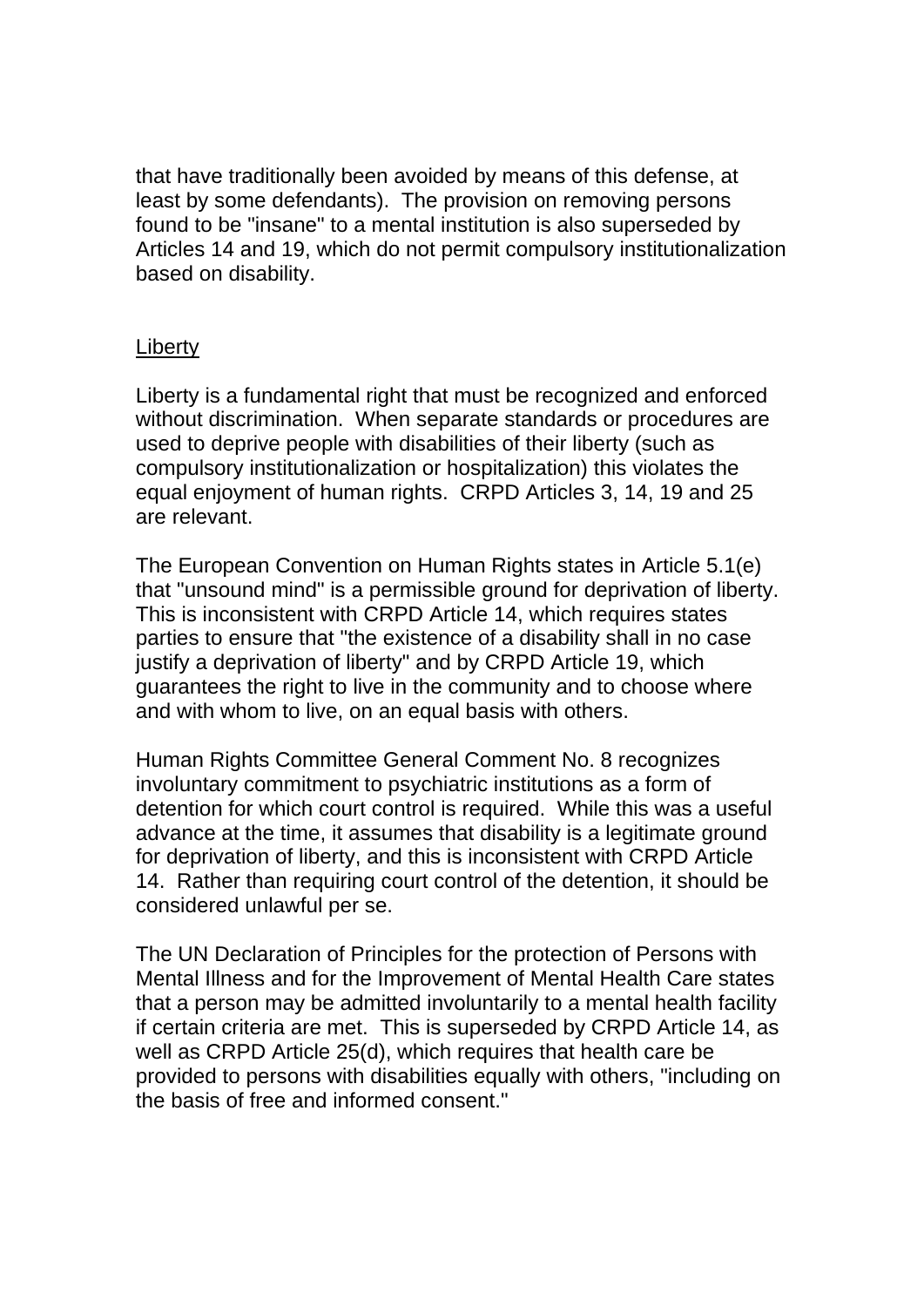The UN Standard Minimum Rules on the Treatment of Prisoners states that prisoners with "mental diseases and abnormalities" must be placed in special institutions under medical management, and during their stay in prison must be under medical supervision. This is superseded by CRPD Articles 14 and 25(d). It also conflicts with Article 3, in particular the principle of "acceptance of persons with disabilities as part of human diversity and humanity".

#### Physical and mental integrity

People with disabilities have the right to refuse medical or other interventions that they consider harmful or do not want for any reason. It is a human right to preserve one's physical and mental integrity, irrespective of the opinions of medical professionals about the desirability of an intervention. Intentional interventions that disrespect this right may amount to torture or cruel, inhuman or degrading treatment or punishment. CRPD Articles 3, 12, 15, 16, 17 and 25 are relevant.

The European Court of Human Rights held in Herczelfalvy v. Austria that forcible administration of mind-altering drugs cannot be torture or inhuman and degrading treatment if it is a "medical" or "therapeutic necessity," exercising some judicial oversight but deferring to medical authorities including their use of forcible measures on "patients who are entirely incapable of deciding for themselves." This holding is inconsistent with CRPD Articles 12, 15, 17 and 25(d). As noted above, Article 12 recognizes the right of all persons with disabilities to make their own decisions, and to have those decisions respected by others. This precludes the use of forcible means to carry out health care decisions contrary to the person's will. Article 15 obligates governments to protect persons with disabilities from torture and cruel, inhuman or degrading treatment, on an equal basis with others. There is growing evidence that nonconsensual administration of psychiatric drugs and procedures is a form of torture or cruel, inhuman or degrading treatment, which cannot exclude its application to persons with disabilities. Furthermore, Article 17 obligates governments to respect the physical and mental integrity of the person on an equal basis with others; and Article 25(d) requires that health care be provided to persons with disabilities equally as with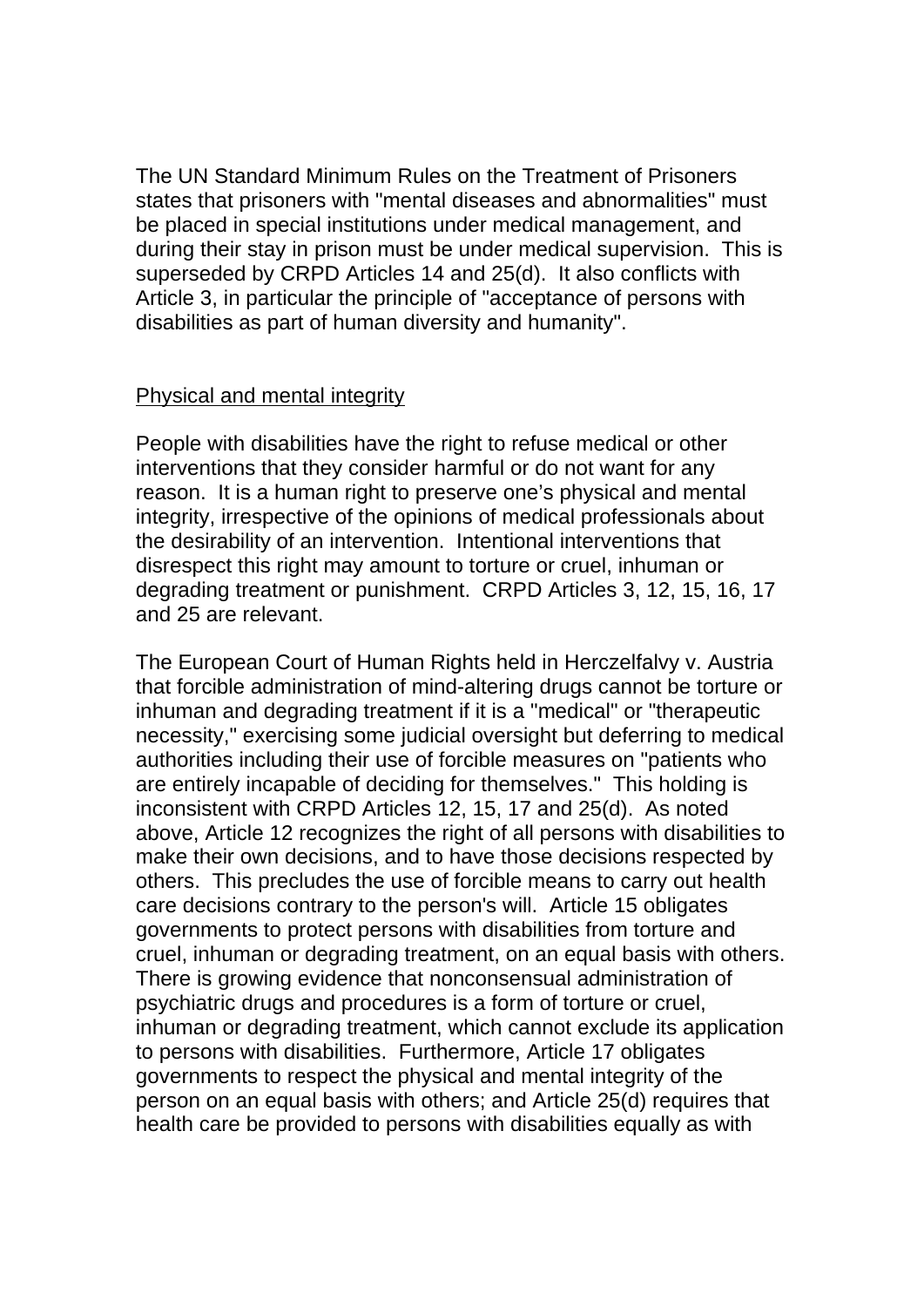others, including on the basis of free and informed consent. These two norms interrelate, as shown in the EU Charter of Fundamental Rights (not yet entered into force), Article 3, which highlights free and informed consent in the biological and medical contexts as an aspect of the right to respect for physical and mental integrity.

Human Rights Committee General Comment No. 20 states that the ICCPR Article 7 prohibition of torture applies to "patients in medical institutions," and also that "persons incapable of giving consent" and those under any form of detention may not be subjected to medical or scientific experimentation that may be detrimental to their health. This was an important step forward and remains valid, with the exception that protection against nonconsensual experimentation can no longer be premised on incapacity but needs to be addressed in a framework of supported decision-making and possibly stronger protections for all.

Committee on Economic, Social and Cultural Rights General Comment No. 14 states that coercive medical treatments may be applied for the treatment of mental illness. This is inconsistent with CRPD Article 25(d). which requires health care to be provided to persons with disabilities equally with others on the basis of free and informed consent.

The UN Declaration of Principles for the Protection of Persons with Mental Illness and for the Improvement of Mental Health Care endorses numerous exceptions to the general principle that such care is to be provided on the basis of free and informed consent. This is superseded by CRPD Article 25(d) and by Article 12, which requires states to recognize that persons with disabilities enjoy legal capacity on an equal basis with others (and thus the right to personally exercise free and informed consent, rather than have it exercised on their behalf by a substitute decision-maker).

The UN Standard Minimum Rules on the Treatment of Prisoners allows for restraints to be used on prisoners "on medical grounds," which are not further described. To the extent this refers to medical labeling and management of prisoners based on disability, it is superseded by CRPD Articles 14, 15, 17 and 25(d).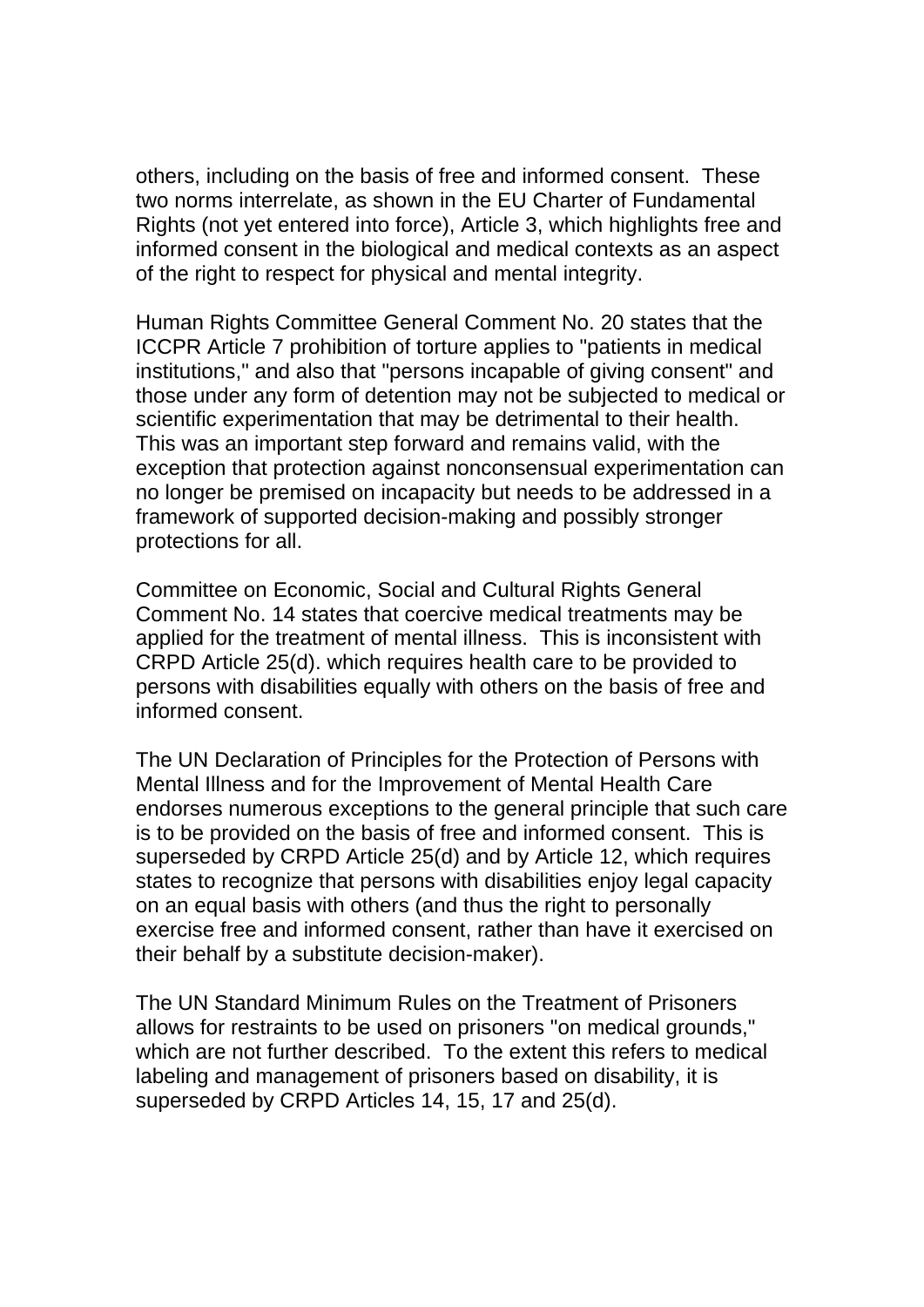#### Right to live in the community

The right to live in the community regardless of the degree of support a person needs is fundamental to inclusion and participation in society and necessary to the exercise of other rights.

The UN Declaration of Principles for the Protection of Persons with Mental Illness and for the Improvement of Mental Health Care recognizes a right to live in the community but only "to the extent possible". No such limitation is envisioned by CRPD Article 19, which guarantees the right to live in the community with choices equal to those of others, including the right to choose where and with whom to live and the right to not be compelled to live in any particular living arrangement. The principle of "full and effective participation and inclusion in society" in CRPD Article 3 and the reference to people with disabilities who need more intensive support in CRPD preambular paragraph (j) reinforce the unequivocal nature of this right.

# **Braille**

The only script that could be read by blind persons independently and with symbols of the language in question, which is applicable to all languages in the world, is Braille. The use of Braille is the only tool that allows blind persons to realize literacy skills on an equal basis with others.

The UN Standard Rules on the Equalization of Opportunities for Persons with Disabilities refers to Braille only once, in Rule 5.6 among other means to give persons with visual impairments access to written information and documents. The CRPD mentions the need of recognizing Braille in several places, particularly in Articles 2, 9, 21 and 24, in language that stresses the use of Braille as the means of communication for blind persons and their social integration. The CRPD also goes further than the Rules with respect to audio, large print and ICT technology.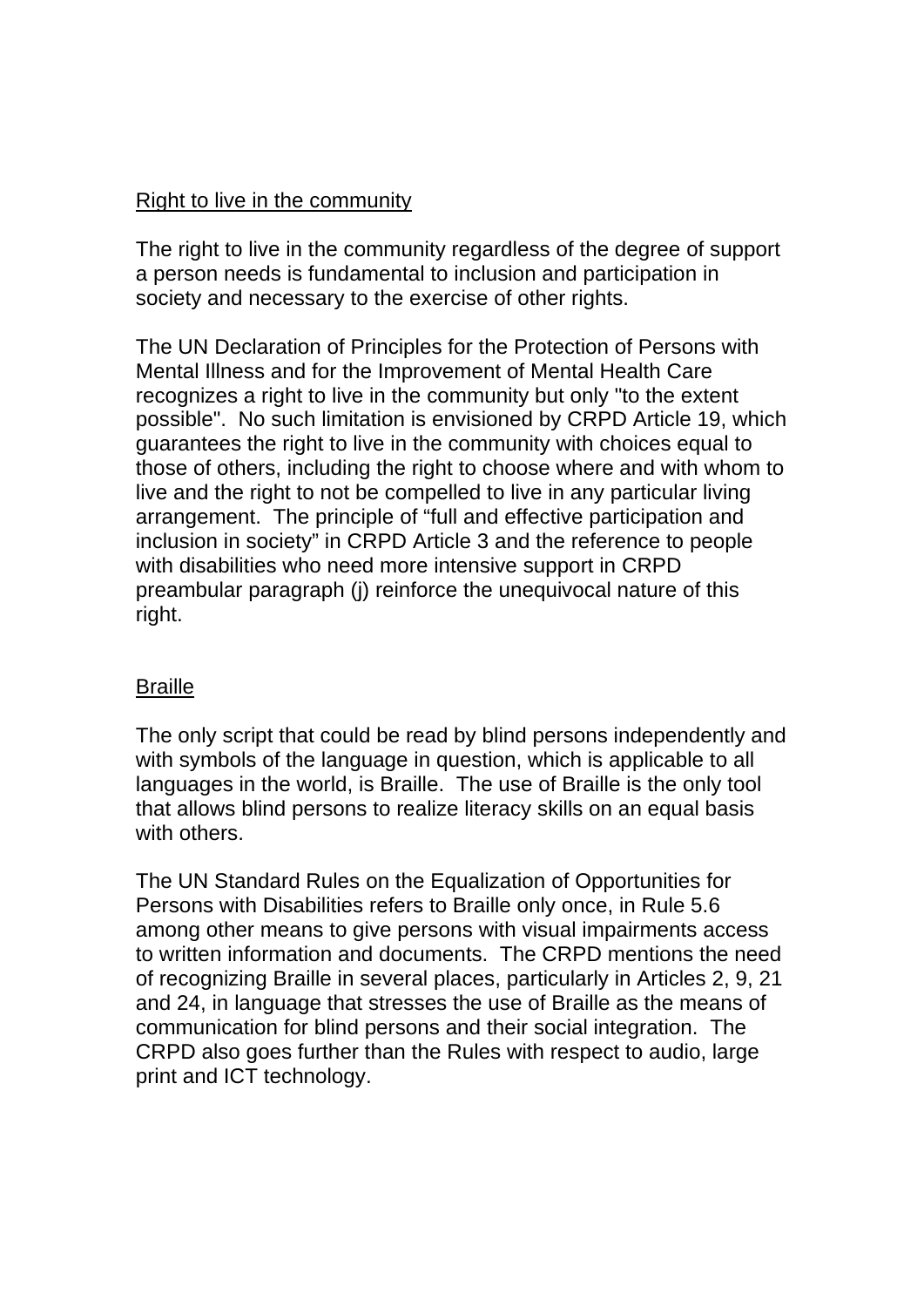#### **Education**

Previous commitments such as the Declaration of Salamanca and the Standard Rules on the Equalization of Opportunities for Persons with Disabilities moved towards guaranteeing education to children with disabilities. However, the CRPD clarifies previous documents and how the needs of different students are to be met. The CRPD stipulates that children with disabilities are not to be excluded from the general education system on the basis of disability; that they have the same right to free primary education and to secondary education on an equal basis with others, as well as a right to general tertiary education, vocational training, adult education and lifelong learning.

The CRPD further guarantees the right to be included and to receive the individual support required, within the general education system, to facilitate their effective education. However, the CRPD also requires that effective individualized support measures be provided in environments that maximize academic and social development, consistent with the goal of full inclusion. Among other things, this means: facilitating the learning of Braille, alternative script, augmentative and alternative modes, means and formats of communication and orientation and mobility skills, and facilitating peer support and mentoring; facilitating the learning of sign language and the promotion of the linguistic identity of the deaf community; ensuring that the education of persons, and in particular children, who are blind, deaf or deafblind, is delivered in the most appropriate languages and modes and means of communication for the individual, and in environments which maximize academic and social development. This means for deaf and blind children a learning environment where Sign language or Braille, the principles of bilingual education to Deaf students and learning methods adapted to blind people, as well as teachers who use sign language, are part of the learning environment in a natural way; and a recognition of the need for supports for hard of hearing students with disabilities to be full participants in the learning environment which includes the need for assistive listening devices, captioning, a good acoustical environment, effective communication and instruction strategies and a welcoming attitude.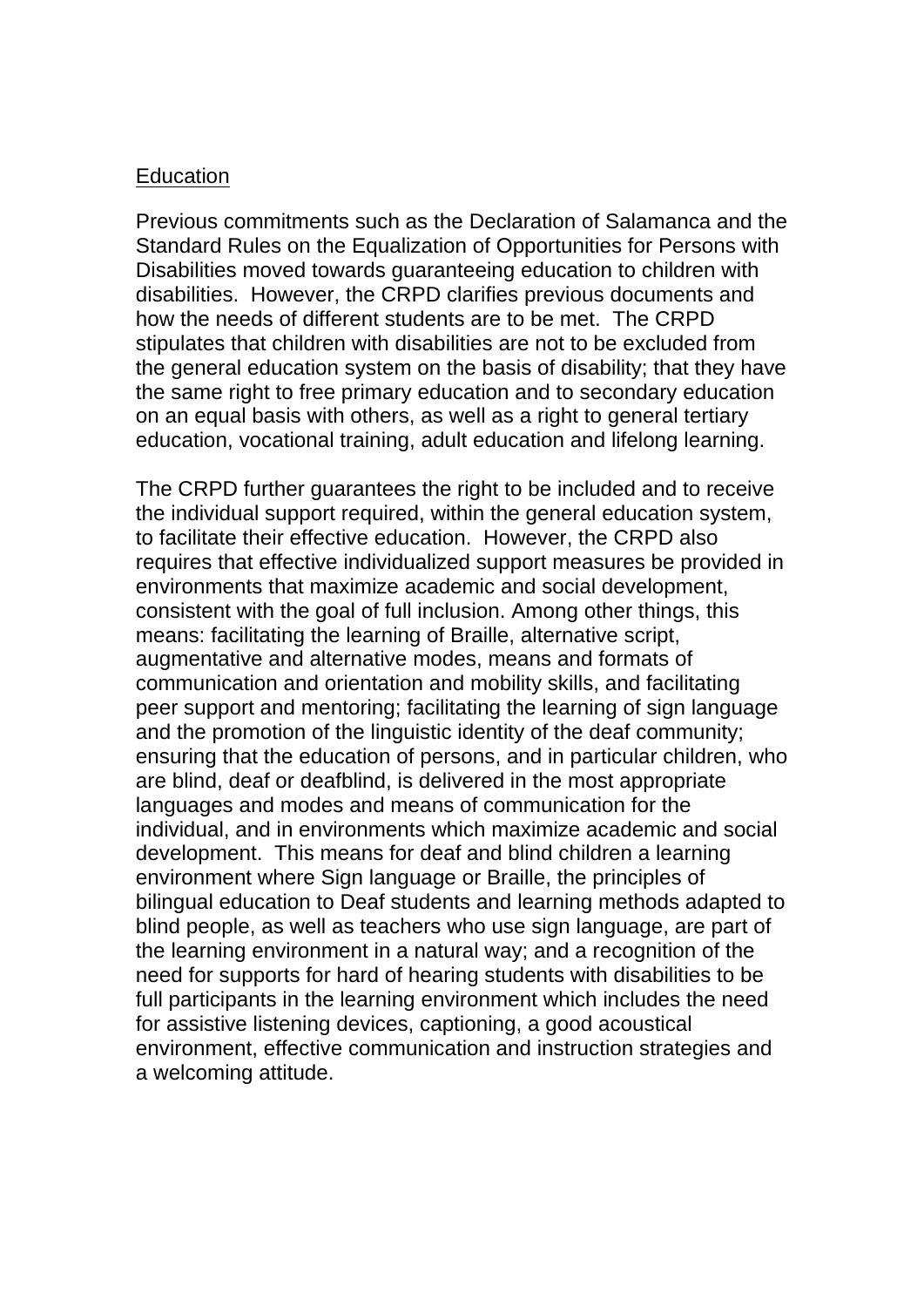For deaf, blind and deafblind students, and in some cases for hard of hearing students as well, the option for separate learning environments must be understood as necessary to "maximize academic and social development". The Standard Rules supported separate learning environments for these students under the rubric of "special education," but "special education" also implied separation from the general educational system of the country and resulted in segregation and deprivation of the right to education for many students with disabilities. In contrast to this, CRPD Article 24 keeps all students within the general education system and allows for diverse ways of meeting their needs.

#### Other Issues

Other areas that have been suggested for further analysis where the CRPD may supersede earlier instruments are in relation to definition of disability; women with disabilities; children with disabilities; accessibility; habilitation and rehabilitation; and employment.

There are also areas where the Convention needs to be read in conjunction with previous instruments where they do not conflict, and earlier instruments may be more precise.

#### Sign language

The convention is highly relevant for Deaf persons as it recognizes sign languages as languages and considers them equal to spoken languages (Article 2) and guarantees a right to get professional sign language interpreters (Article 9). It also guarantees a right to interact in sign languages, to get information and to express oneself in sign languages, including in official interactions (Article 21b). Furthermore, it urges governments to recognize sign languages (Article 21e) and to facilitate the use of sign languages and learning in sign languages (Article 24.3b) as well as promote the linguistic identity and deaf culture of the Deaf community (Article 30.4).

In most cases the Convention on the Rights of Persons with Disabilities goes slightly further into details than the Standard Rules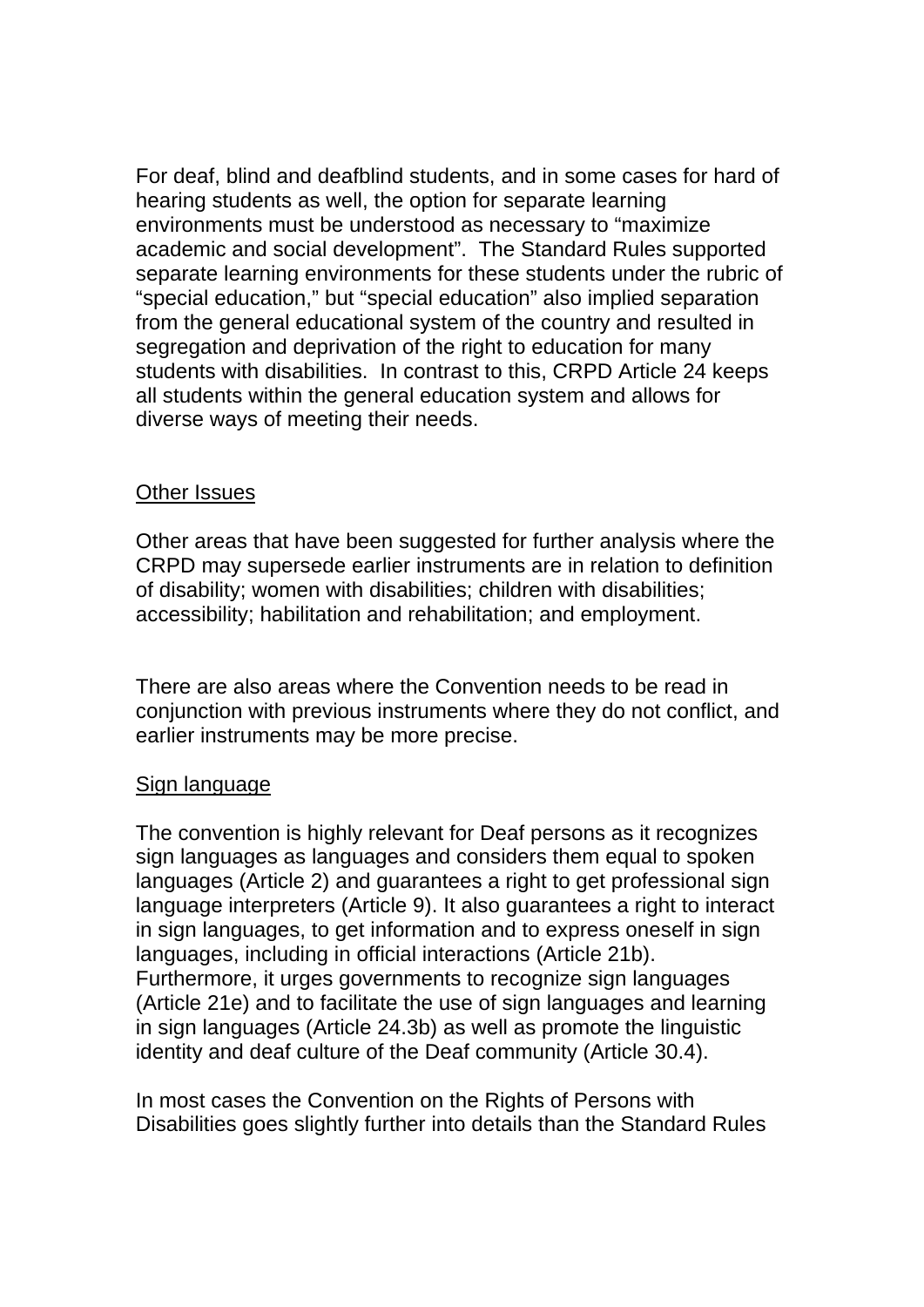on the Equalization of Opportunities for Persons with Disabilities (1993) or the Salamanca Statement and Framework for action on Special Needs Education (1994). However, in some cases the wording can be more precise in the Standard Rules than in the new Convention and therefore should be read together with the CRPD.

Rules 6.8 and 6.9 of the Standard Rules place importance on the education of children in a Sign Language environment and the need for education in their own groups. This is less clear in the CRPD.

Rule 5.7 of the Standard Rules states that sign language should be used in educating Deaf children in their families and communities. The CRPD does not mention that the family of a Deaf child should receive teaching in sign language. However, CRPD Article 24 on Education is clearer than Rule 6 of the Standard Rules on learning sign languages and the right to use sign language at school.

The Salamanca Statement and Framework for Action on Special Needs Education also remains highly relevant for the teaching of Deaf children.

#### **Conclusion**

This summary has only addressed selected issues where international treaties or other instruments have spoken on the human rights of persons with disabilities, where there is a substantial discrepancy between the earlier instrument and the Convention on the Rights of Persons with Disabilities, or where the earlier instrument remains relevant to the concerns of persons with disabilities and does not conflict with the new obligations. It is a preliminary assessment and has not addressed every issue that might be included here. It also has not addressed the many areas where the Convention has developed in a positive way standards that already existed in the international human rights regime, or has clarified for the first time the specific obligations in a disability context. It is intended as a preliminary indication of areas where the international human rights regime needs to be aware of a shift in the relevant norms as a result of the new Convention. We hope it will be of assistance to those